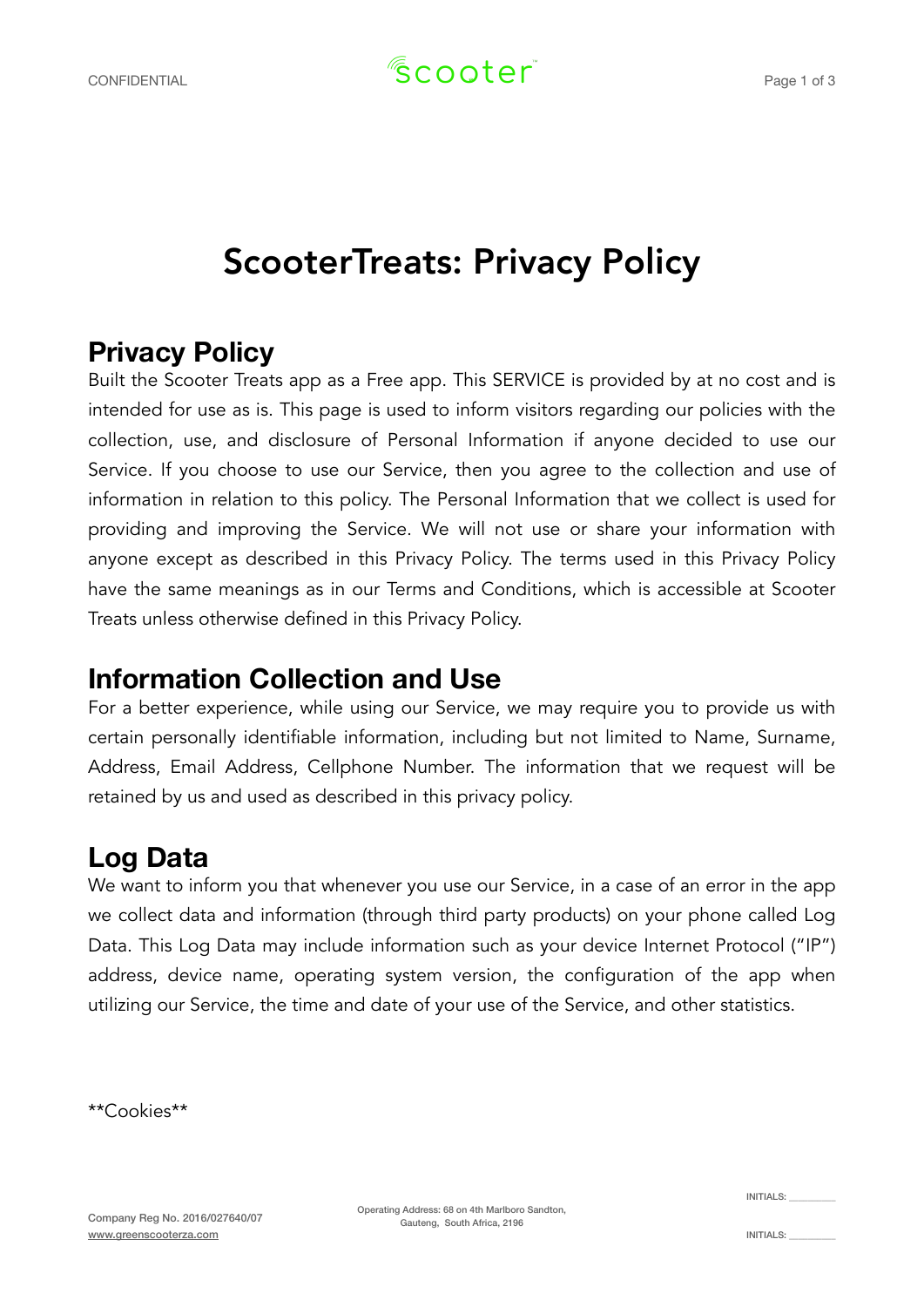## CONFIDENTIAL  $\sqrt{8}$  C O Q  $\text{ter}^2$  Page 2 of 3

Cookies are files with a small amount of data that are commonly used as anonymous unique identifiers. These are sent to your browser from the websites that you visit and are stored on your device's internal memory.

This Service does not use these "cookies" explicitly. However, the app may use third party code and libraries that use "cookies" to collect information and improve their services. You have the option to either accept or refuse these cookies and know when a cookie is being sent to your device. If you choose to refuse our cookies, you may not be able to use some portions of this Service.

### **Service Providers**

We may employ third-party companies and individuals due to the following reasons:

- To facilitate our Service;
- To provide the Service on our behalf;
- To perform Service-related services; or
- To assist us in analyzing how our Service is used.

We want to inform users of this Service that these third parties have access to your Personal Information. The reason is to perform the tasks assigned to them on our behalf. However, they are obligated not to disclose or use the information for any other purpose.

### **Security**

We value your trust in providing us your Personal Information, thus we are striving to use commercially acceptable means of protecting it. But remember that no method of transmission over the internet, or method of electronic storage is 100% secure and reliable, and we cannot guarantee its absolute security.

INITIALS: \_\_\_\_\_\_\_\_\_\_